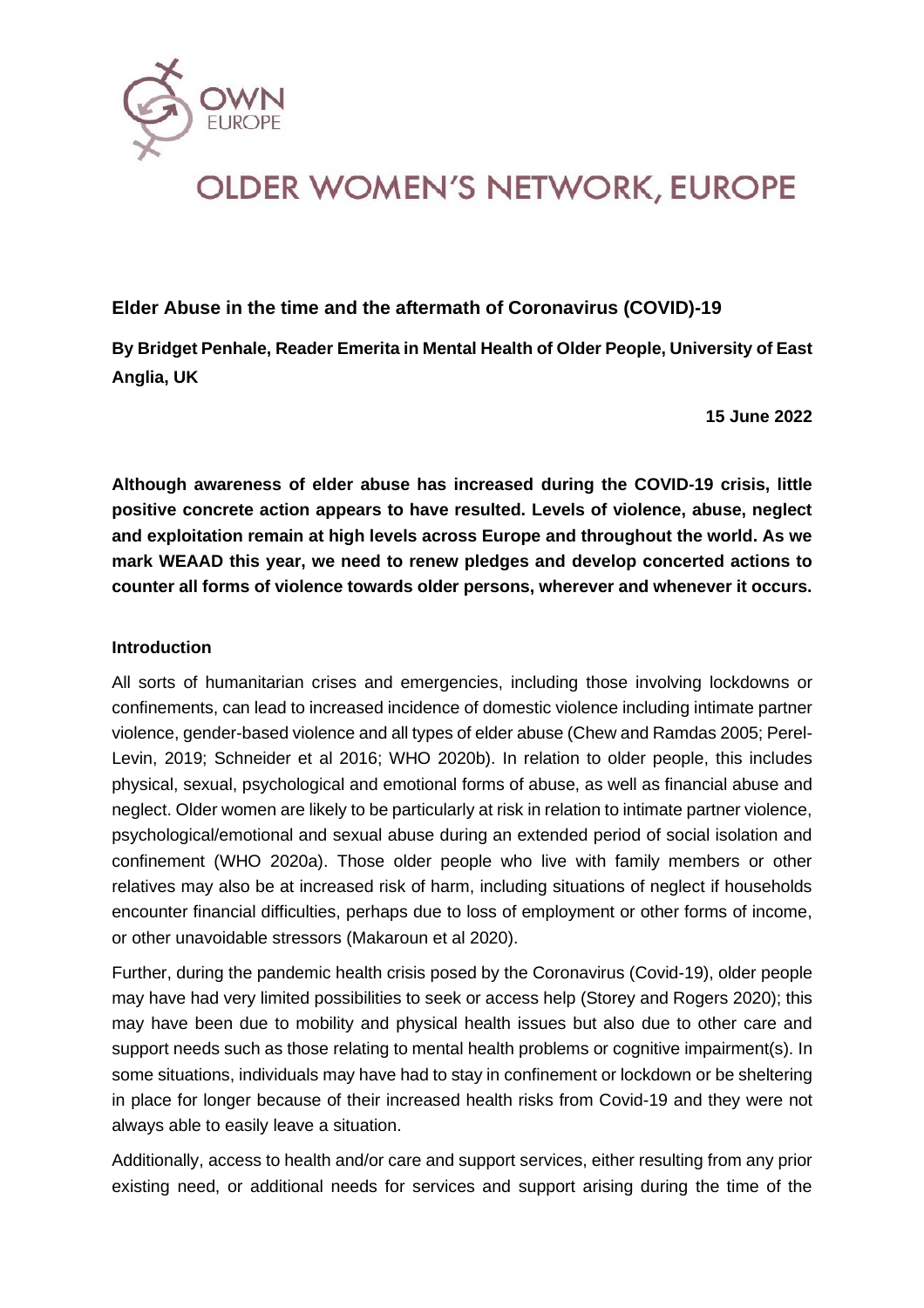

pandemic crisis (or subsequently), were quite limited (Makaroun et al 2020). This could be due to restrictions on movement and lockdown, but it is also apparent that provision of some care/support and even health services were restricted or withdrawn if deemed to be nonessential. In some situations, this was also due to re-direction of resources by services to pandemic related provision if this was considered to be of higher priority for organisations. Isolation of older people in their homes, or when living with others could also lead to an escalation of risk and of worsening pre-existing situations of abuse and neglect. Such risks of an increase in violence and abuse - and also neglect - for older people were realised during the Covid-19 pandemic, and although research on elder abuse within the context of the pandemic has been relatively limited, due to a number of reasons, some work has been undertaken (for example Chang and Levy 2021, Yan et al 2022) or is underway. It would seem that reported incidence of violence and abuse initially appeared to drop in relation to reports and referrals to agencies that dealt with such abuse, but that subsequently, as reporting mechanisms were adjusted to account for the crisis, reports increased beyond levels ordinarily expected for the relevant period, particularly in relation to reports concerning institutional settings (see, for example, Lloyd-Smith et al 2021). Calls to helplines relating to abuse also increased during the early stages of lockdown and in many instances have continued to occur at higher levels.

Within the pandemic crisis, some people continued to experience abusive situations of different types, whilst for others these situations occurred for the first time, in part due to the enforced confinement and associated stressors within the crisis situation that developed with the pandemic. Individuals who lived alone could also be at a heightened risk of financial abuse and exploitation. This included scams/individuals accessing the elder's money, even those ostensibly offered to provide assistance or to purchase necessary items for people.

However institutional settings in which older people live (care and nursing homes) also posed increased risk of abuse and neglect during the pandemic (UN 2020). This was in part due to situations in which there was a lack of external scrutiny or even regular contact with the outside world, for example no physical visits permitted inside the care setting. In addition, resource issues such as staff shortages due to illness and/or self-isolation due to exposure to the virus may mean that the care provided is limited and sub-standard, or that staff are not subject to the same level of supervision and management as normal. Evidence has been accruing about situations that have arisen in relation to abuse and neglect that have occurred within care settings during the crisis and which resulted in very high mortality rates within such settings in several different countries (see for example, Beaulieu et al 2020; Beaulieu et al 2021; Costa-Font et al 2021; Parker 2021).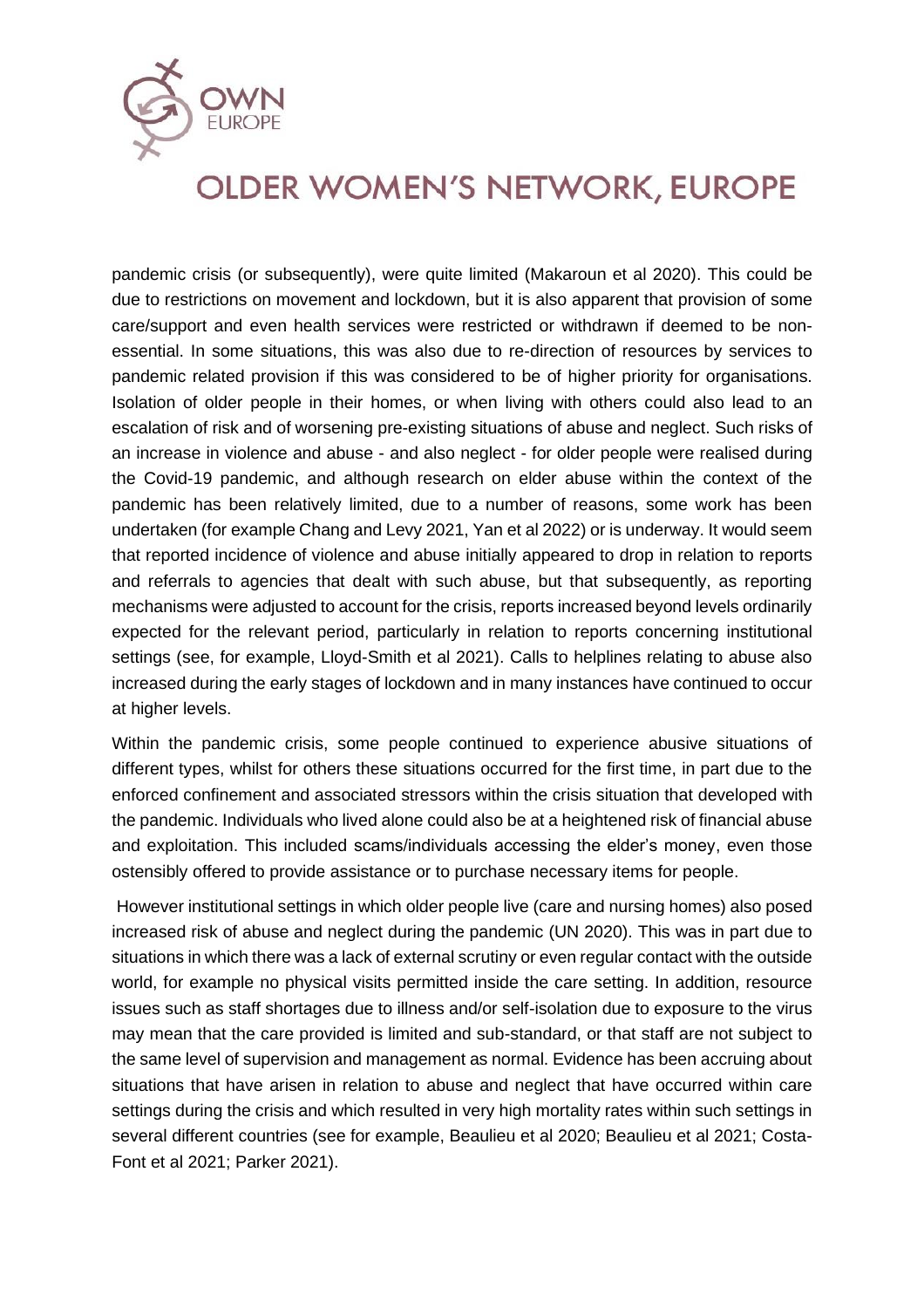

As with other forms of domestic violence and abuse, elder abuse in the time of the coronavirus posed specific challenges across many different levels (micro, meso and macro – see Bennett et al 1997) and an ecological framework in which violence can be fully considered is much needed here (Krug et al 2002; Sethi et al 2011). However, there are some specific issues that are distinctive in relation to elder abuse at the time of this pandemic that need to be acknowledged. One key area of difference from other forms of domestic abuse occurring during the pandemic period concerns institutional settings, as already indicated. Additionally, from early on in the pandemic it was recognised that generally older people and those with certain existing health conditions were/are at increased risk of adverse reactions to the virus (if contracted) and that there was also a further heightened likelihood of death from the virus or related sequelae for other health conditions.

One consequence of this was a rise in levels of ageist attitudes and behaviours towards older persons in many countries across the world (Fraser et al 2020; Seifert, 2020). Unusually, the UN Secretary-General issued a Policy brief in May 2020 on the impact of Covid-19 on older people (UN 2020a), in which the high levels of ageism, the impact of viral contagion on both institutional settings and the individuals living in them, and increased rates of elder abuse and neglect (in all settings) were acknowledged. A call for action to counter such devastating impacts and for increased attention to and promotion of the rights of older people was included in the brief. The policy brief was issued over two years ago and gained 146 signatories from UN member states in initial response to and support of the brief - 42 of these were from Europe, with the EU as a separate signatory; there were 51 signatories from UNECE member states (UN 2020b). The response to the brief contained the following statement:

'We therefore commit to fully promoting and respecting the dignity and rights of older people and to mitigate the negative impacts during and after the COVID-19 pandemic on their health, lives, rights and wellbeing. We further commit to working with all partners to strengthen global and national targeted responses to address the needs and rights of older persons and foster more inclusive, equitable, resilient and age-friendly societies.'

However, despite this statement being agreed by signatories since that time little positive concrete action appears to have resulted. And in respect of the UN World Elder Abuse Awareness Day (WEAAD), which is marked annually on 15<sup>th</sup> June, levels of violence, abuse, neglect and exploitation remain at high levels across Europe and throughout the world.

As we mark WEAAD this year, we need to renew pledges and develop concerted actions to counter all forms of violence towards older persons, wherever and whenever it occurs.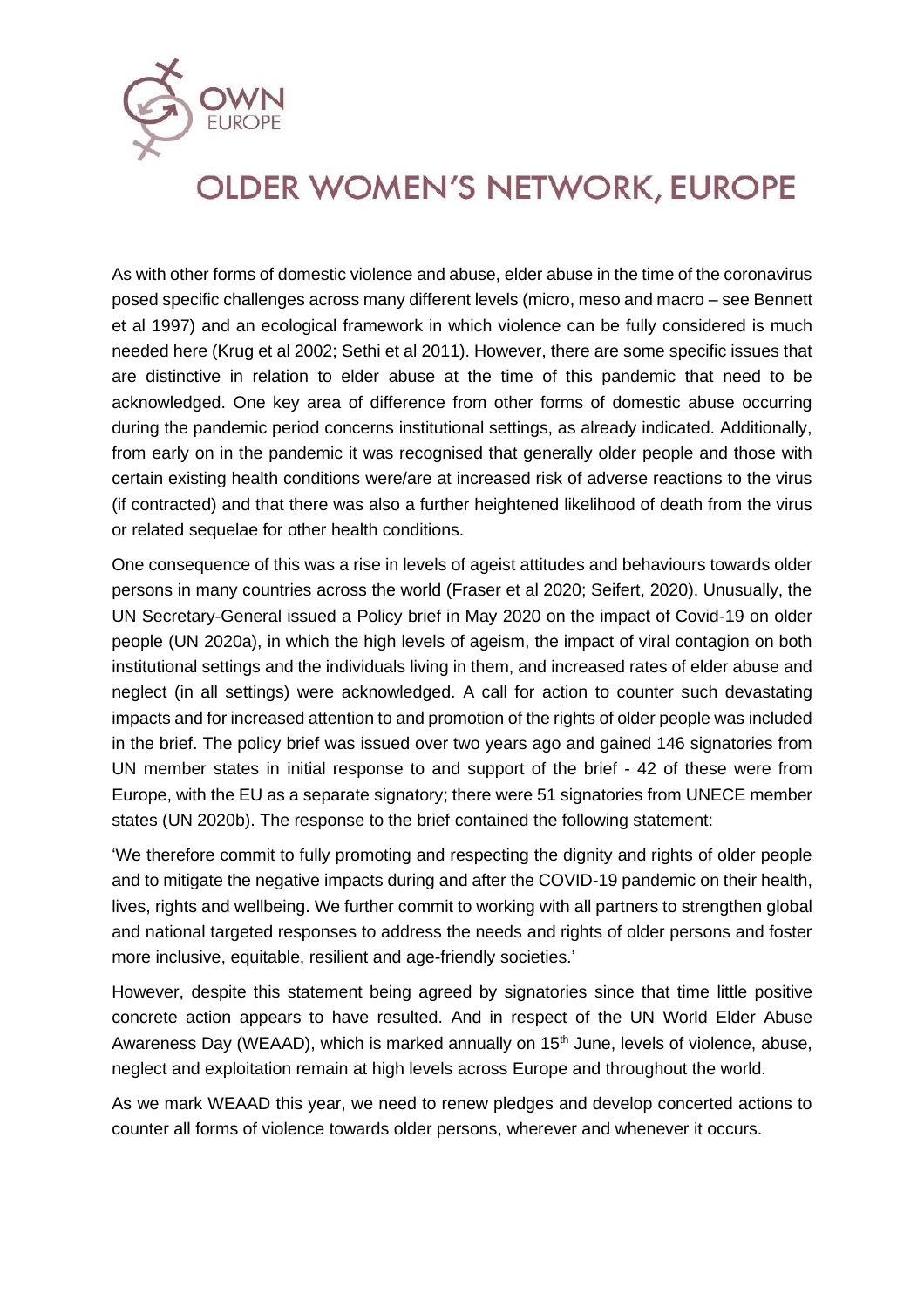

### **Concluding comments**

Generally, governments have an obligation to protect older people from violence, abuse, neglect and exploitation (wherever it occurs) and should have appropriate measures in place to do so. However, in the absence of any specific legal instrument (at a UN or universal level) that specifies the rights of older people, it may be very difficult to enforce such an obligation (Williams 2021). Although there are regional conventions on such rights covering both Africa and Latin America, not all countries in these areas have ratified such protocols. There are no other regional conventions in existence. In addition, during a time of an unprecedented public health crisis at global level in relation to the Coronavirus-19 pandemic, affecting all regions of the world, and the lack of specific pandemic-related crisis or disaster planning ahead of time, many countries struggled to contain the pandemic. Further, dealing with the violence-related pandemic within the pandemic - sometimes referred to as the 'shadow pandemic' (Sri et al 2021; UN Women 2020) if it occurred, was more likely to happen at a reactive level of 'firefighting' rather than any more pro-active preventive measures. This does not mean that attention should not have happened in relation to some of the potential areas for preventive work, but rather that some of this much-needed work needs to occur somewhat later when the immediate public health crises caused by the pandemic have receded, or at least diminished to less challenging and more manageable levels.

Evidently there is a need for further research in relation to the effects of Covid-19 on elder abuse in both institutional and domestic settings. This is in terms of prevalence and also the nature and types of abuse which occurred during the pandemic period; international comparative research, or at least research that is comparable across different countries would also be highly beneficial here. Further, if the aim of assisting older people to live lives free from violence, abuse, neglect and/or exploitation is to be achieved, then attention must be paid to this urgent problem as soon as is possible to achieve. Only then can full attention be paid to addressing the inequalities experienced by older women and preventing the violations of human rights facing them throughout Europe and indeed across the world. The need for a UN convention on the human rights of older persons has not diminished and in many respects, as illustrated by experiences during the Covid-19 pandemic, is more urgent than ever.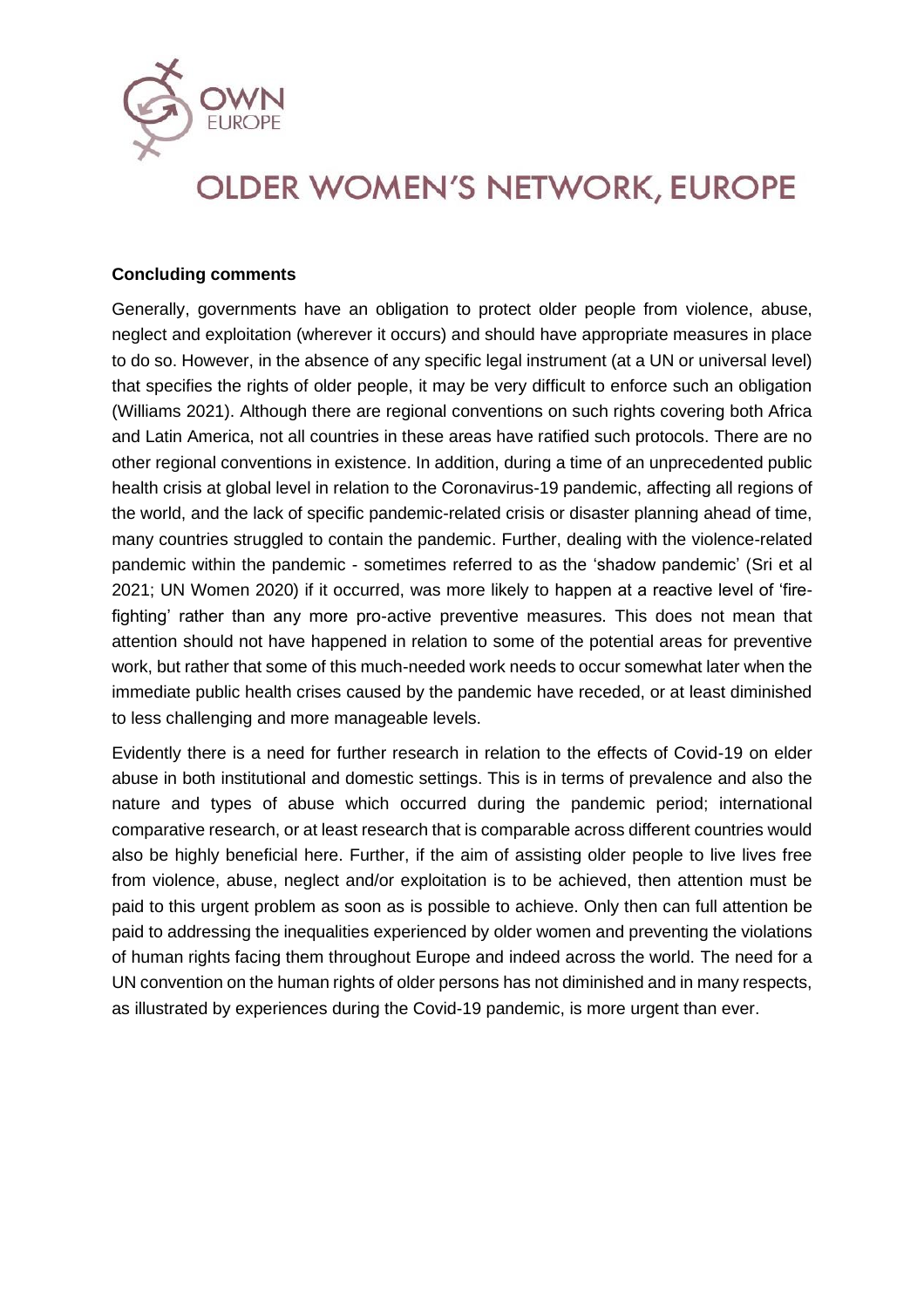

#### **References**

Bennett, G., Kingston, P. and Penhale, B. (1997) *The Dimensions of Elder Abuse: Perspectives for Practitioners*, Basingstoke: Macmillan

Beaulieu, M., Cadieux-Genesse, J. and Saint-Martin K. (2020) Covid-19 and residential care facilities: issues and concerns identified by the International Network for the Prevention of Elder Abuse (INPEA), *Journal of Adult Protection*, 22, 6, 385-389

Beaulieu, M., Cadieux-Genesse, J. and Saint-Martin K. (2021) High death rate of older person in Quebec (Canada) long term care facilities: Chronology and Analysis, *Journal of Adult Protection*, 23, 2, (forthcoming)

Chang, E. and Levy, B. (2021) High Prevalence of Elder Abuse during the Covid-19 pandemic: Risk and Resilience factors, *American Journal of Geriatric Psychiatry*, 2021, (In Press)

Chew, L. and Ramdas, K. (2005) *Caught in the Storm: The Impact of Natural Disasters on Women*, San Francisco: Global Fund for Women

Costa-Font, J., Martin, S. J., and Viola, A. (2021) Fatal Underfunding? Explaining Covid-19 Mortality in Spanish Nursing Homes, *Journal of Aging and Health*, 00, 1-11

Fraser, S. et al (2020) Ageism and Covid-19: what does our society's response say about us, *Age and Ageing*, 00, 1-4

Krug, E., Dahlberg, L., Mercy, J., Zwi, A. and Lozano, R. (2002) (Eds) *World Report on Violence and Health* WHO: Geneva

Lloyd-Smith, W., Bampton, L., Caldwell, J., Eader, A., Jones, H. and Turner, S. (2021) Covid-19: a shock to the system – Reflections from practice by Safeguarding Adults Board Managers, *Journal of Adult Protection*, 23, 2, 134-139

Makaroun, L., Bachrach, R. and Rosland, A-M (2020) Elder Abuse in the Time of Covid-19 – Increased risks for older adults and their caregivers, *American Journal of Geriatric Psychiatry*, 2020, Aug, 28, 8, 876-880

Parker, J. (2021) Structural Discrimination and Abuse: Covid-19 and people in care homes in England and Wales, *Journal of Adult Protection* 23, 3, 169-180

Perel-Levin, S. (2019) *Abuse, Neglect and Violence Against Older Persons*, Paper presented at UN DESA Expert Group meeting on Older Persons in Emergency and crisis situations, UN: New York

Schneider, D. Harknett, K. and McLanahan, S. (2016) Intimate partner Violence during the Great Recession, *Demography*, 471-505